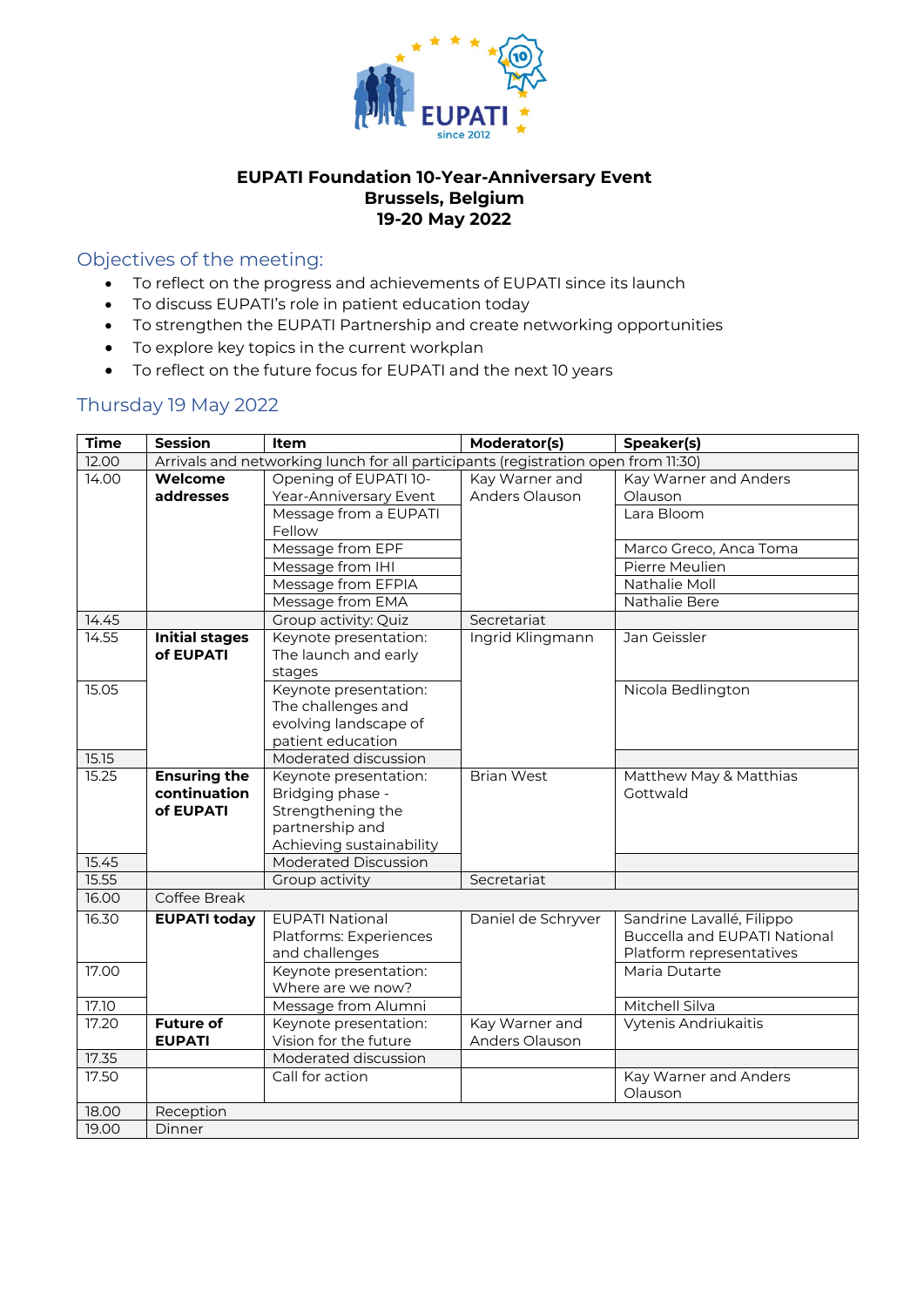## Friday 20 May 2022

| <b>Time</b> | Item                                                                                                                                                                     | <b>Facilitator/Presenter</b>                                     |
|-------------|--------------------------------------------------------------------------------------------------------------------------------------------------------------------------|------------------------------------------------------------------|
| 9.30        | Coffee                                                                                                                                                                   |                                                                  |
| 10.00       | Parallel workshops<br>Workshop 1: Diversity & inclusion in health literacy<br>Workshop 2: Changing role of patient experts and needs for<br>further training & education | Ankita Batla, Caitlin Rich,<br>Alexandra Lewis and Gry<br>Wester |
| 12.00       | Lunch & departures                                                                                                                                                       |                                                                  |

#### **Workshop 1: Diversity & inclusion in health literacy**

This workshop will discuss diversity, inclusion and accessibility in the context of health literacy and EUPATI educational programmes.

The objective is to identify key considerations and recommendations for EUPATI to maximise accessibility to its educational platforms and resources, by identifying the key patient groups to be targeted.

Key questions for the participatory exercises are:

What is EUPATI's role in this context and what is its target audience? How is this related to the different types of patient profiles (e.g. patient advocates, patient experts, patient representatives etc)

- What do we mean by diversity and inclusion in the context of health literacy and EUPATI? What is the current reach of EUPATI in terms of different types of patients and patient groups? Are we excluding any groups?
- What does EUPATI need to do to make the educational content more accessible? What are the best practices around accessibility?

#### **Workshop 2: Changing role of patient experts and needs for further training & education**

This workshop will discuss the evolution of the role of patient experts within the patient engagement landscape, their engagement with the different stakeholders, and the related emerging needs for further education.

The objective is to identify key considerations and recommendations for EUPATI to expand its trainings and educational materials based on the identified new needs, by listing emerging topics and materials required in order to enable patients to be involved in future opportunities.

The key questions for the participatory exercises are:

- What do you see are the emerging opportunities for patients in medicines R&D and beyond (for you as a representative of patients/industry/academia)? Why this changing and how, where is this being driven from?
- What is the implication of these considerations in terms of needs for EUPATI patient education? Does the EUPATI training offer need to be expanded and if so, how and what are the key new areas?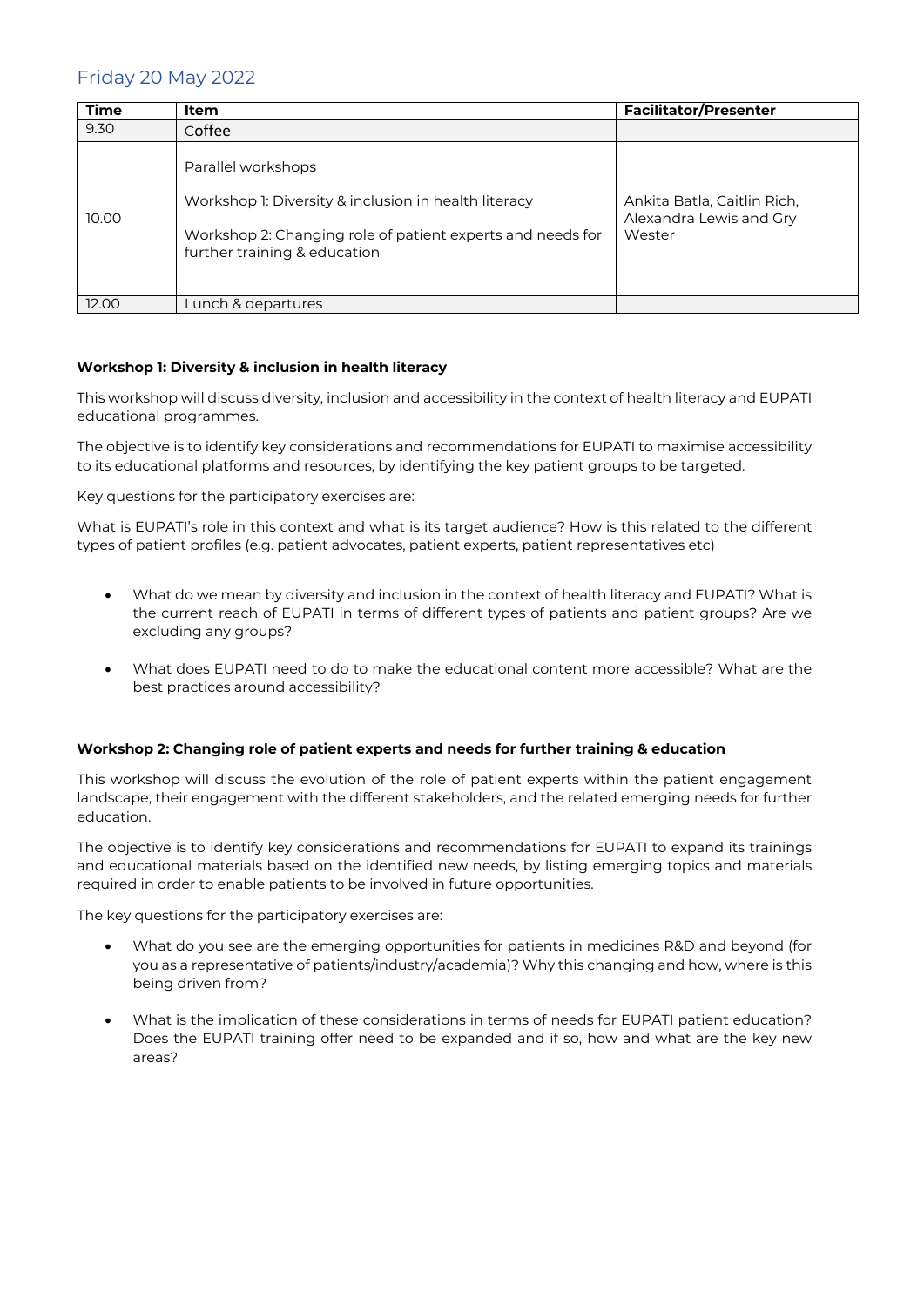## **EUPATI Foundation 10-Year-Anniversary Event**

**Brussels, Belgium 19-20 May 2022**

**Speaker bios (in the order of the programme)**



## **Lara Bloom**



Lara Bloom is the President and CEO of The Ehlers-Danlos Society and responsible for globally raising awareness of rare, chronic, and invisible diseases, specializing in the Ehlers-Danlos syndromes, hypermobility spectrum disorders (HSD), and related conditions.

Lara manages coordinated medical collaboration, raising funds for research, and focusing on the global progression of EDS and HSD. She speaks at conferences all over the world, lecturing to medical students and professionals, and supports specialists in the field by offering her experience as a leading Patient Expert. Commemorating ten years in the field of patient advocacy, Lara was officially appointed a Professor of Practice in Patient Engagement and Global Collaboration at Penn State College of Medicine, USA, on

March 11, 2020.

## **Marco Greco**



Marco Greco has been President of the European Patients' Forum since 2014.

He was chairman of the European Federation of Crohn's and Ulcerative Colitis Associations (EFCCA) from 2008 to 2014. He was the founder of the EFCCA Youth Group, and its leader from 2003 till 2007.

He was appointed as patient representative by the European Commission in the Pharmacovigilance Risk Assessment Committee at the European Medicines Agency

(EMA) from 2013 to February 2019. He has recently been selected as patient representative to EMA's Management Board for a three-year term starting on 15 June 2019.

He holds a degree in Law from UCSC MILAN and a Ph.D. in Law and Religious Freedom. He is currently working as an attorney in his law firm.

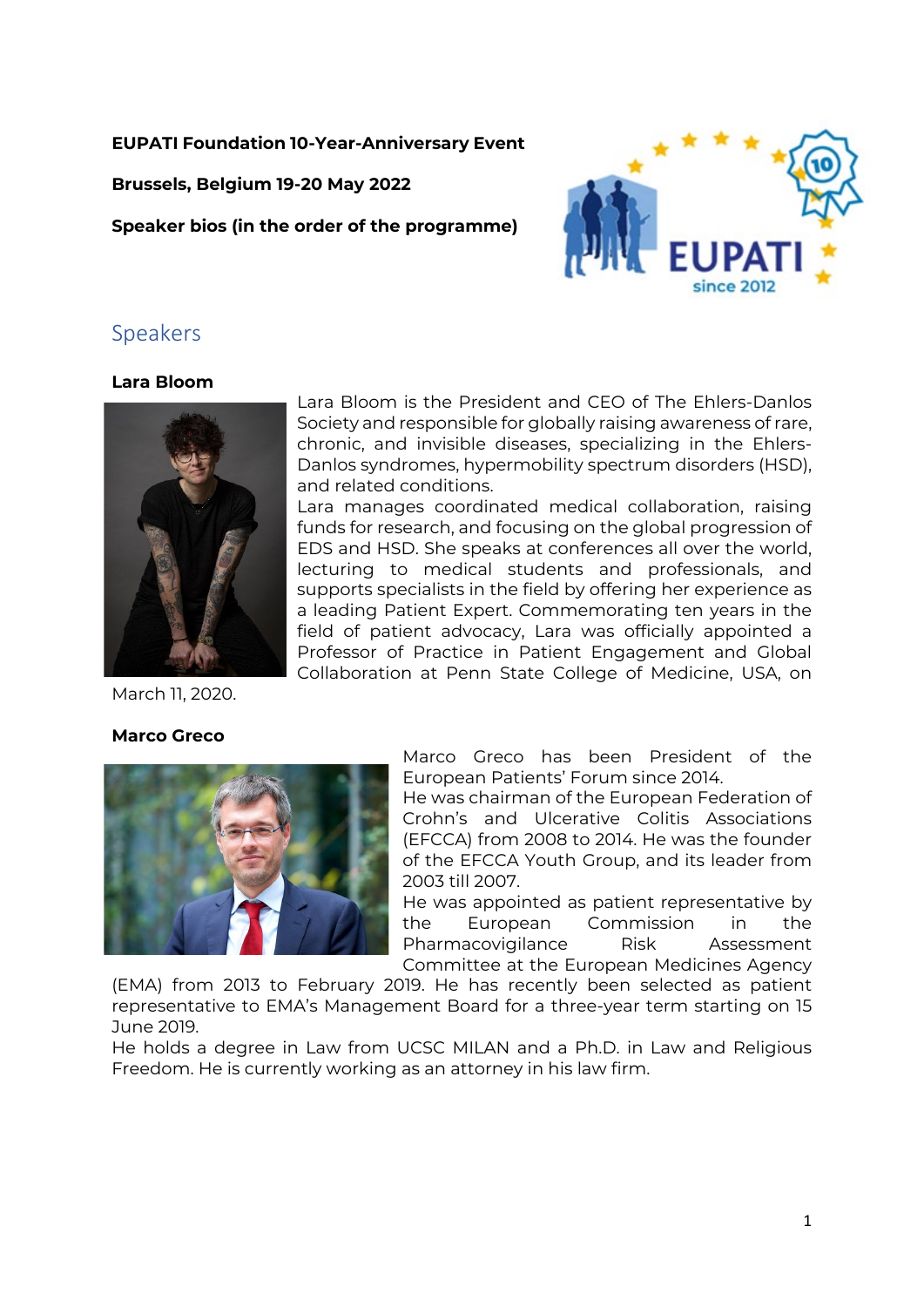#### **Anca Toma**



Anca Toma joined EPF as Executive Director in March 2022. Her career started in the Romanian EU accession negotiations team, continued as a consultant in a public affairs and communications agency in Brussels, followed by ten years in Smoke Free Partnership, a European coalition of NGOs working to advance tobacco control for cancer and NCD prevention. Anca has over 15 years of experience in European health policy working in policy advocacy, strategic communications, developing and coordinating successful pan-European advocacy campaigns, and leading her team and organisation. Anca is a political science graduate of the University of Bucharest and holds a masters in European politics and administration from the College of Europe.

#### **Pierre Meulien**



Dr Pierre Meulien is Executive Director of the Innovative Health Initiative (IHI) and has decades of experience in the life science sector. Dr Meulien has a PhD in molecular biology from the University of Edinburgh and has carried out a post-doctoral fellowship at the Institut Pasteur in Paris. From 2002 to 2007, Dr Meulien served as founding CEO of the Dublin Molecular Medicine Centre. From 2007 to 2010, he was Chief Scientific Officer at Genome British Columbia. In 2010 he became President and CEO of Genome Canada. In 2015 he took up the post of Executive Director of the Innovative Medicines Initiative (IMI), the fore

runner of IHI."

## **Nathalie Moll**



Nathalie Moll joined the European Federation of Pharmaceutical Industries and Associations (EFPIA) as Director General in April 2017. Prior to joining EFPIA, Nathalie was the Secretary General of EuropaBio (2010-2017). She spent over 20 years working for the biotech industry at EU and national level in associations and corporate positions and held the position of Chair and Vice Chair of the International Council of Biotech Associations (ICBA). In 2013, Nathalie won the Technovisionaries Women Innovation Award organised by Women & Technologies® and was also named one of the 15 leading women in biotech in Europe in 2017. Nathalie holds an Honours Degree in Biochemistry and Biotechnology from St Andrews University, Scotland.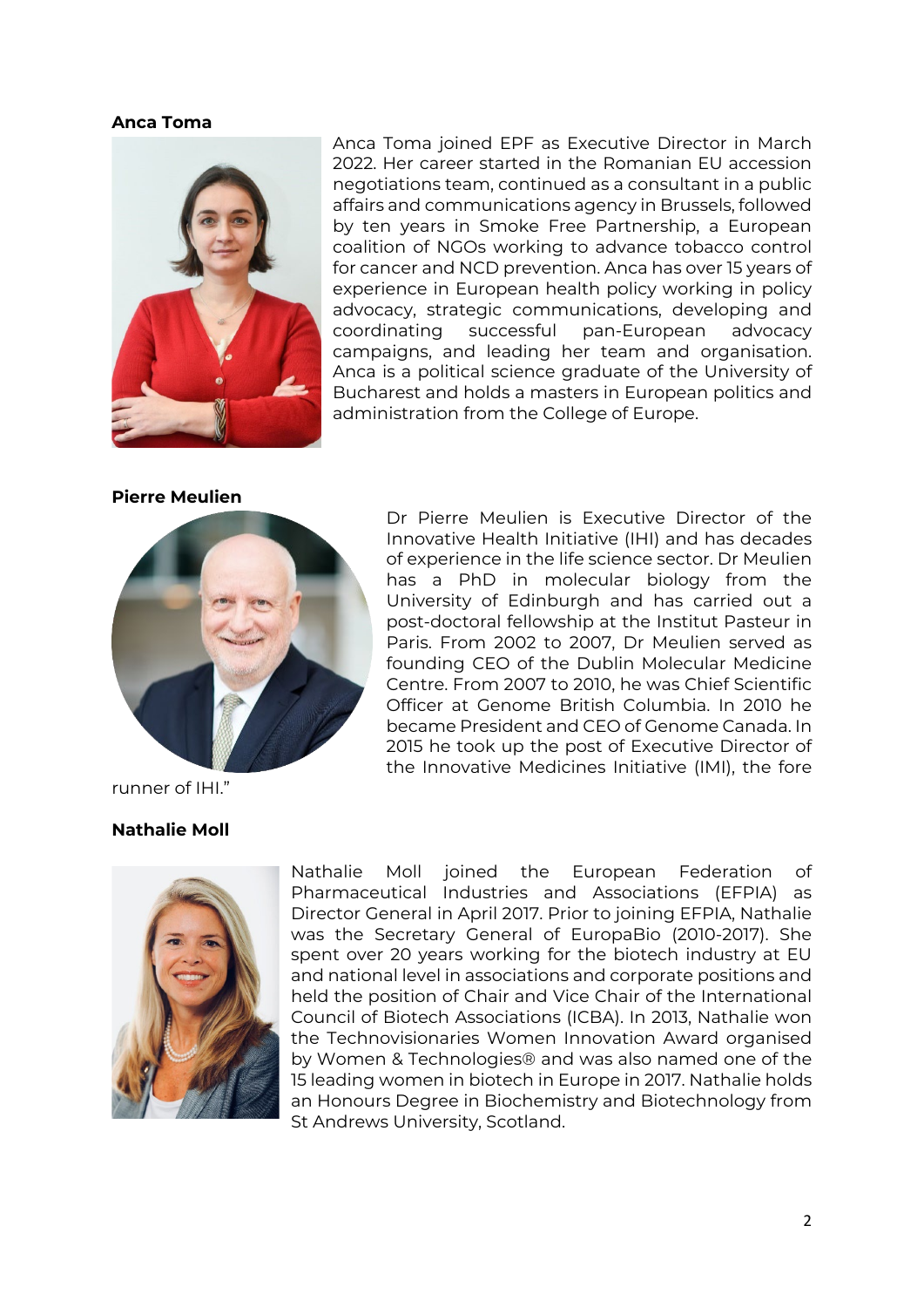### **Nathalie Bere**



Nathalie has been working at the EMA since 1998 and is responsible for engagement with patients and consumers. Over the years, Nathalie has been testing and implementing various methodologies to include the patient's voice in all aspects of the regulatory lifecycle of a medicine.

Patients bring specific knowledge and expertise to the scientific discussions from their real-life experience of living with a condition and their contributions lead to better regulatory outcomes.

As a steady increase in patient engagement at EMA has been observed, Nathalie continues to further strengthen and diversify these activities and ensure they are fit for

purpose in an evolving health landscape. Nathalie holds a Master in Public Health and a Bachelor of Science in Psychology.

#### **Jan Geissler**



As a CML patient since 2001, Jan co-founded the patient advocacy organisations LeukaNET, European Cancer Patient Coalition, CML Advocates Network, Acute Leukemia Advocates Network and Workgroup of European Cancer Patient Advocacy Networks (WECAN). He was Director of the European Patients' Academy (EUPATI) and manages the German EUPATI platform. Jan represents patient perspectives in committees e.g. in the European Cancer Organisation, EHA, EuroBloodNET, iCMLf, German National Decade Against Cancer and the Ethics Committee of the Bavarian Chamber of Physicians. He is CEO of Patvocates, a think

tank, consultancy and social enterprise on patient advocacy, health policy and patient engagement in research. He is work package leader in the IMI big data projects HARMONY and HARMONY-PLUS.

## **Nicola Bedlington**



Nicola Bedlington was the first Secretary General of the European Patients Forum (2006-2019). During her tenure, she helped build the organisation to be the leading umbrella voice of patients in Europe, uniting 75 umbrella member organisations, and a key interlocutor with the EU Institutions, WHO and OECD.

She co- led the European Patients Academy on Therapeutic Innovation (EUPATI) 2012-2020), which now a Foundation providing education and training to patients on the A to Z of medicines. She also co-led PARADIGM, an IMI project dedicated to making patient engagement in the life cycle of medicines easier for all (2017-2020).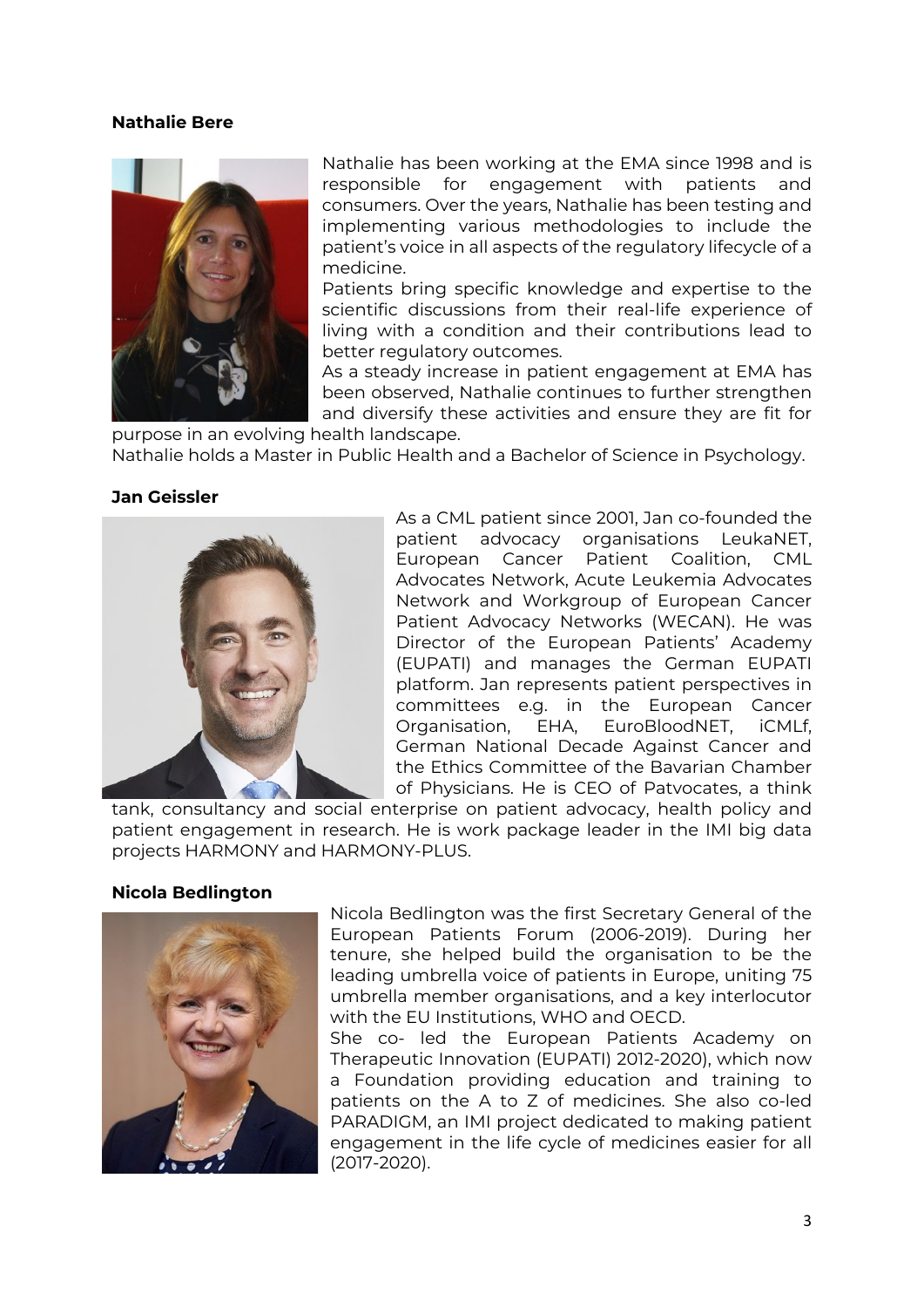Nicola represented EPF as a founding board member of PFMD and has been advisor to several global organisations (ISPOR, DIA, ICHOM, WEF Health Future Group, HTAi) supporting their strategies on patient engagement.

Prior to her work with EPF, she led the European Disability Forum and served as an external expert for the European Commission. Nicola co-founded a consultancy – Millwater Partners in 2020, specialising in health, engagement and sustainability.

### **Matthew May**



Matthew studied chemistry but quickly became disenchanted by the lack of personal contact in the lab search for the next successful medicine. He spent the early years of his career at DIA mostly working on the IMI-EUPATI project in ever expanding roles, as the project concluded he moved to EPF and led EUPATI during the bridging period initiating IMI2 EFOEUPATI and EIT Health EUPATI Reload, and setting the programme on the path to become a

foundation. In the end he was only able to witness the birth of the foundation from afar, having taken an opportunity to lead patient engagement in rare neurodegenerative diseases and later also Parkinson's disease at Roche at the start of 2020 where he is still today.

## **Matthias Gottwald**



Matthias Gottwald is the former Head of R&D Policy and Networking at Bayer Pharma AG (2007-2021), being responsible for the interaction with the political environment on R&D related issues, consortia management and publicly funded activities.

He studied in Goettingen, where he gained a diploma in biology and a PhD in microbiology. Since 1986 he had worked with Schering AG and Bayer Pharma AG in several management positions in R&D. Since 2007 he was actively involved in the planning and implementation of the Innovative Medicines Initiative IMI and supported the initiative as chair of the IMI Operations Group of the EFPIA until 2020.

He was the Co-Chair of the EUPATI Steering Committee until the establishment of the EUPATI Foundation in 2020. In 2020-2021 he was actively involved in the EUPATI Reload project (EIT Health) designing the new EUPATI Open Classroom.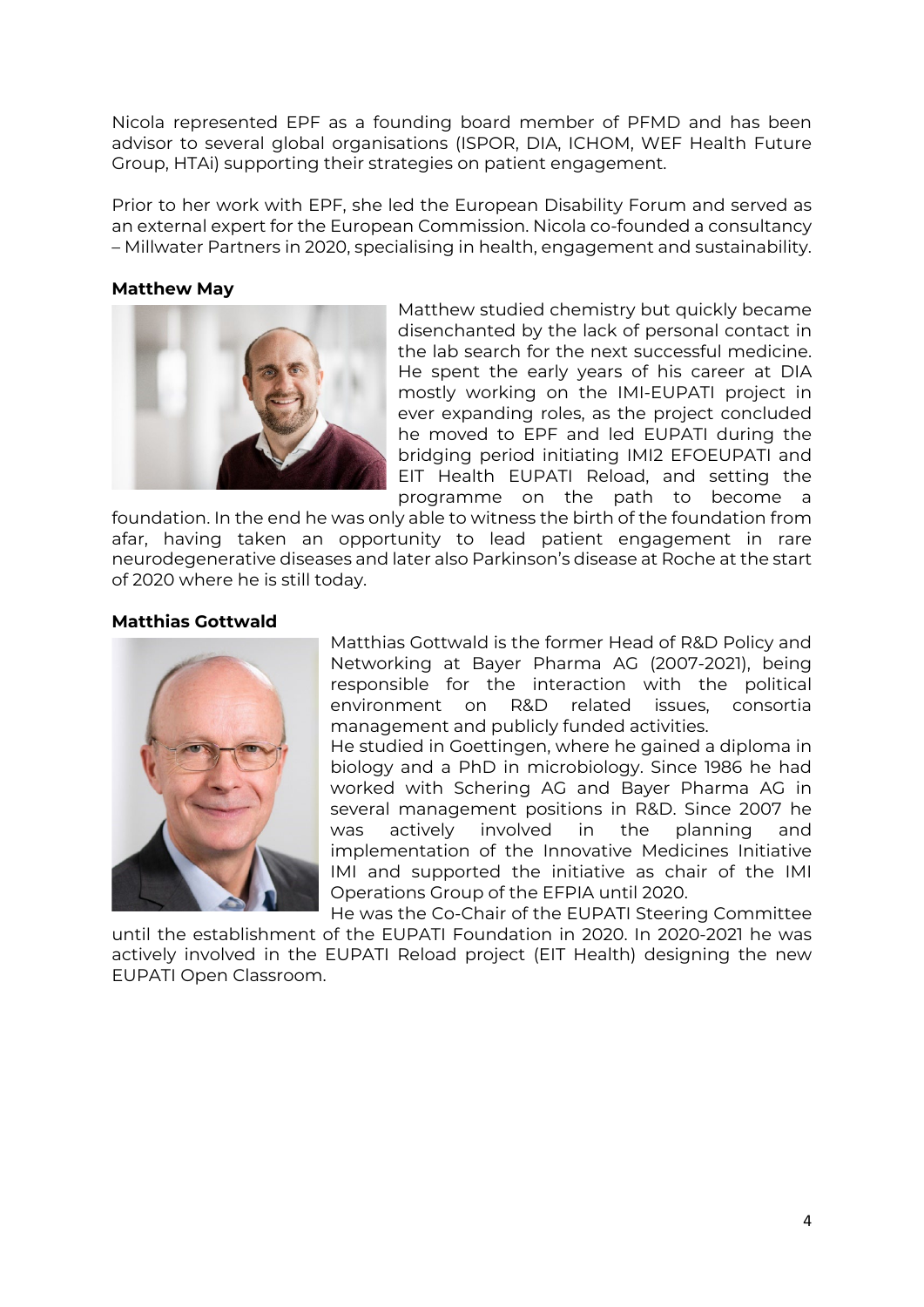### **Sandrine Lavallé**



Sandrine Lavallé received a Master of Communication degree and a Master of Sociology degree from the University of Louvain-la-Neuve in Belgium. She has a genuine passion for communication. She worked for 11 years at Alzheimer Europe, a non-governmental organisation, aiming at promoting the voice of people with dementia and their careers. In 2007, she joined the Luxembourg Institute of Health (LIH), where she mainly deals with the popularization of scientific information to the public. In 2015, she voluntary committed herself with EUPATI Luxembourg to give a voice to patients and try to help them to play an active role in the world of research

at the national level. In 2017, she was diagnosed with a breast cancer. To be a patient reinforced her strong believe that integrating the patient's experience and expertise into research will result in a breakthrough in public health.

## **Filippo Buccella**



Filippo has been active since 2012 in the Italian national Liaison team as the patient member, and since 2012 I have been collaborating with EUPATI on an international level. In 2014, he participated in the foundation of the Italian EUPATI non-profit organization; since 2014, he is seating on its board as a patient member and president. He collaborated with board members from industry and academia to manage the first EUPATI training in Italian in 2018. He is still active today with EUPATI Italy. Before starting his collaboration with EUPATI, he volunteered for more than 20 years in the nonprofit association Parent Project. Parent Project fights to end Duchenne, accelerate research, raise patients' voices to impact policy, demand optimal care for every single family,

and strive to ensure access to approved therapies. He founded this association in 1996 after discovering that my first child was affected with Duchenne Muscular Dystrophy, a rare genetic disease; he was its president until a few years ago. He is currently still on the board and actively collaborate, and also participated in DMD Drug Evaluations and EMA meetings and advisory boards. He works as a Pharmacist in my Pharmacy, and is also active in the trade union association of Italian Pharmacists (Federfarma).

#### **Maria Dutarte**



Maria joined EUPATI in 2020 and is the Executive Director of the EUPATI Foundation. She oversees the EUPATI Secretariat and the different workstreams. She has previously worked as a Project Manager at the European AIDS Treatment Group (EATG) coordinating patient involvement in a number of training initiatives and scientific projects. Maria has also worked for different scientific and international organisations. Her educational background is in International Education and Communications.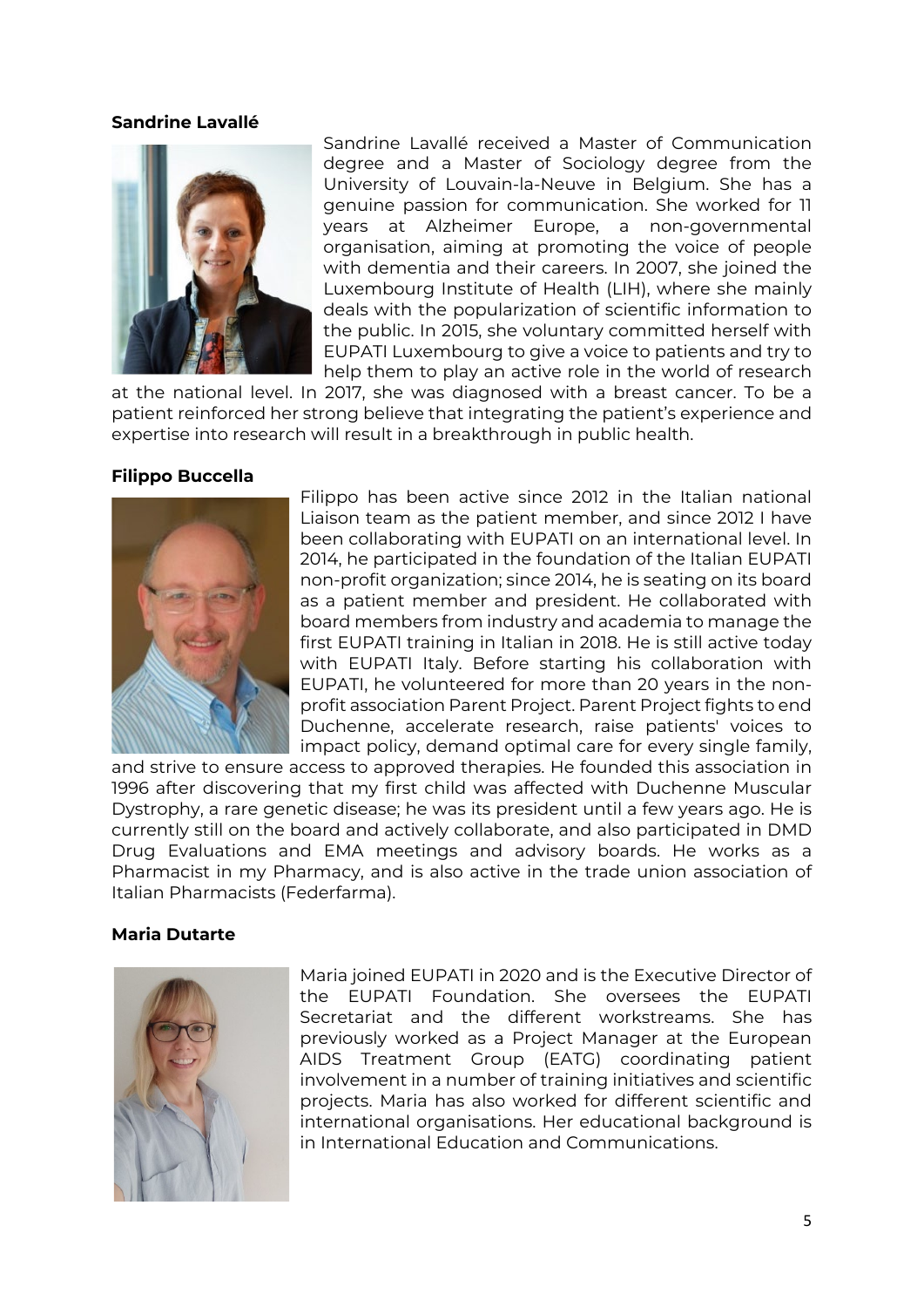## **Mitchell Silva**



Mitchell is a patient entrepreneur. He is co-founder of Patient-Centrics Esperity, a start-up aiming to deliver patient empowerment tools to increase quality of life of patients. Based on his experience by working with various stakeholders in the health system, Mitchell co-authored a book on patient engagement for the life science industry. He has also played the foundations of the Patient Expert Center in Belgium and is the chair of the Belgian EUPATI national platform. Mitchell has a PhD in bio-engineering from the KULeuven and an EUPATI-fellow. He was also one of the first HIMSS future50 patient leaders.

## **Vytenis Povilas Andriukaitis**



Outstanding Lithuanian politician, EU Commissioner for Health and Food Safety (2014-2019).

V.P. Andriukaitis was born on 9<sup>th</sup> August 1951 in Kyusyur, Siberia. His parents were deported in 1941 and he returned to Lithuania in 1957. He is co-author and a signatory of the Independence Act of Lithuania (March 1990), also one of the co-authors of the Constitution of the Republic of Lithuania adopted in 1992. V. Andriukaitis is one of the founders of the Lithuanian Social Democratic Party and later on Chairman of the party (1999-2001), currently having the position of honorable chairman of LSDP. Member of the Lithuanian

Parliament for six terms, from 1990 to 2004 and from 2008 to 2012. During that time he served as a Chairman of the Committee on European Affairs, including during the accession to the EU in 2004; as a member of the Foreign Affairs Committee; as a Deputy Speaker of the Parliament (2001- 2004). The same years he served as the Head of the Lithuanian Delegation to the European Convention. Having background of professional doctor, V. Andriukaitis had been a practicing surgeon with specialization in cardiovascular surgery (more than 20 years). He also holds a degree in History from Vilnius University acquired in 1984. From 2012 to 2014 Vytenis Andriukaitis was a Minister for Health in the Lithuanian Government.

From 2014 to 2019 he served as European Commissioner for Health and Food Safety. From 2020 - Special Envoy of the WHO for Universal Health Coverage for the European region and Member of the Political Advisory Panel of the UHC 2030 Movement. V.P. Andriukaitis is an author of multiple articles and books, more than 140 legislative proposals and amendments on national and the EU level; among them Amendments to European Treaties.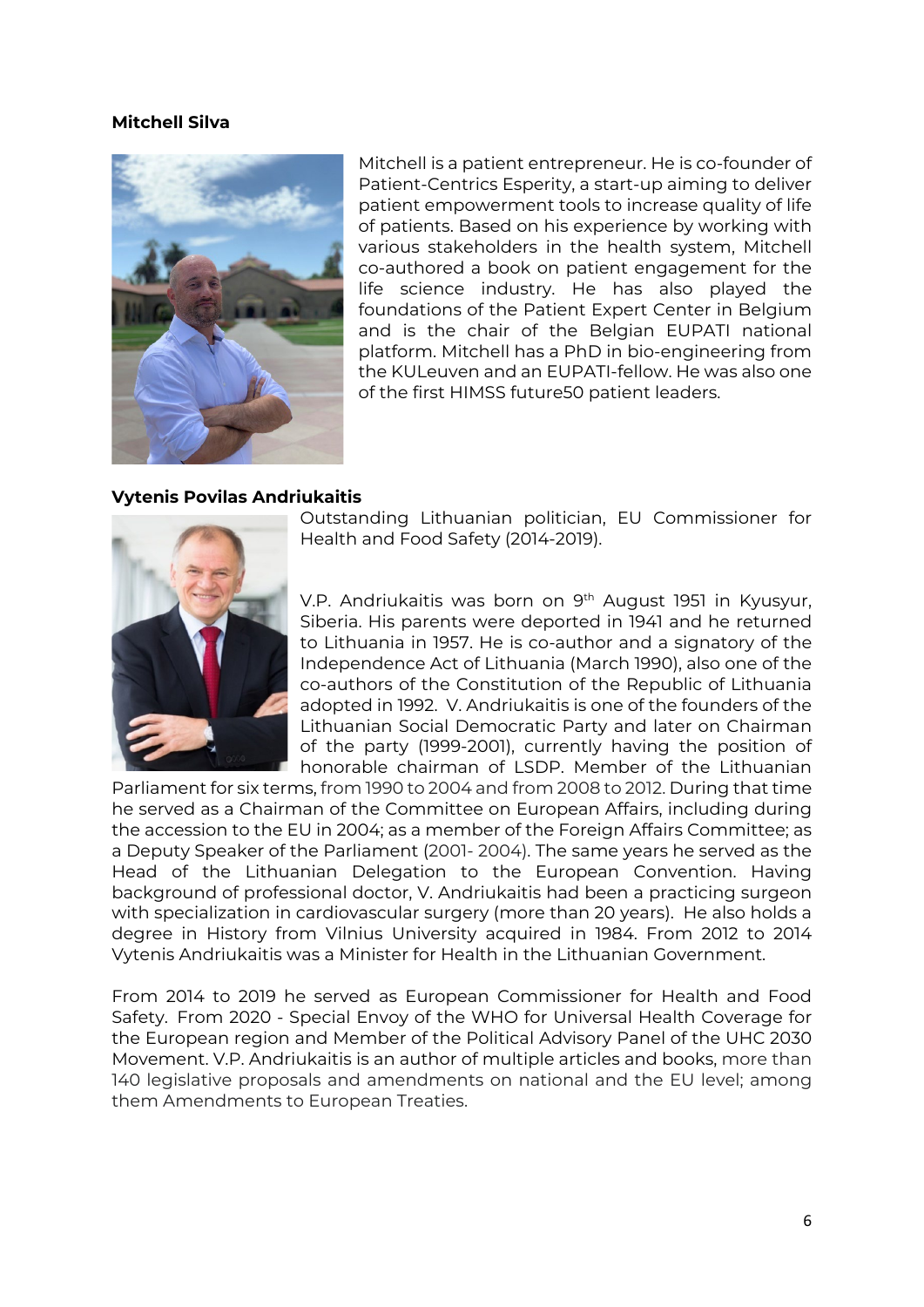# **Moderators**

**Anders Olauson**, EUPATI Board Chair



Anders is particularly concerned with the impact of rare conditions on children and their families. His work involves contact with both national and regional legislative bodies about rare disorders. He is also in contact with representatives of hospitals, education and labor unions as well as other key players in the field of rare diseases. Anders is past member of the board of EURORDIS and was president from 1999 to 2001. He represented it as a member of the board of the European Patients' Forum (EPF) until 2016. He has

been president of EPF since June 2005 until 2016, when he was appointed Honorary President for EPF.

## **Kay Warner**, EUPATI Board Co-Chair



Kay Warner is a Senior Director within the Patient Focused Development team at GlaxoSmithKline Research and Development. Kay moved to her current role as Patient Engagement Lead in January 2017andis patient engagement subject matter expert at GSK. With her passion to make a difference in research and development, Kay has spent half of her career working to strengthen the patient voice in medicines development and research at key decision timepoints. Her work has included interaction with individual patients, caregivers, patient advocates, patient advocacy organisations and health care providers. She represents GSK in the

European Patients' Academy (EUPATI) project and was elected industry co-lead of EUPATI in September 2020 and has been active in many patient engagement initiatives including PARADIGM and PFMD.

## **Ingrid Klingmann**, EUPATI Board Member



Since January 2003 she has her own pharmaceutical development and site management support consulting company. Dr Klingmann is Chairman of the Board of the European Forum for Good Clinical Practice (EFGCP). On behalf of EFGCP she was and is involved in different FP7 and IMI-funded projects (ICREL, PharmaTrain, EUPATI, PARADIGM, ConcePTION, PharmaLedger, etc.) and with her company in the FP7-funded paediatric LENA project. Her broad professional background as physician with experience in patient care, clinical development, site management and patient engagement enables Dr Klingmann to bridge the gaps between the interests and skills of all different stakeholders in medicines

development with the aim to develop new patient-relevant treatments more efficiently. She also teaches on different clinical research and regulatory affairs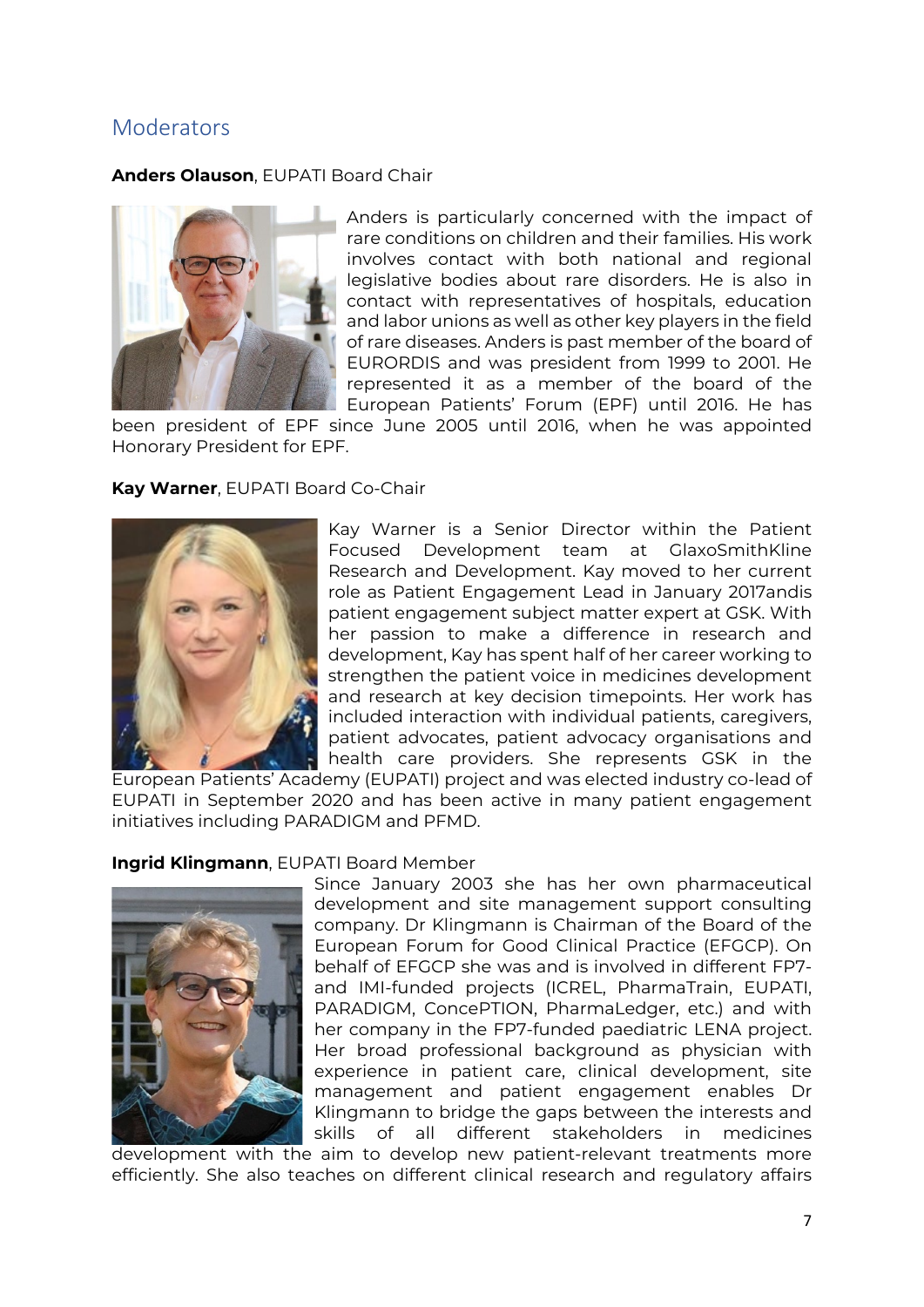topics in diploma and master courses at the University of Bonn, Germany, University of Basel, Switzerland, and the Université Libre de Bruxelles, Belgium.

## **Brian West**, EUPATI Board Member



Brian has been involved in HIV activism since 1986. He lives in Edinburgh, Scotland, and has been living with HIV since 1983.He has been a member of the European AIDS Treatment Group, (EATG) since 2008, and has previously served on the Board of the EATG. He has served 3 terms on the Board of the European Patients Forum, where he is currently Vice-President. He has previously served on the Trustees Board of Scottish service provider, Waverley Care, and on the Board of Directors of HIVScotland –a policy and advocacy organisation.

## **Daniel De Schryver**, EUPATI Board Member



Daniel De Schryver is Patient Engagement & Advocacy Lead, Europe, Middle-East and Africa, at Janssen, the pharmaceutical companies of Johnson & Johnson. He is part of a global multi-functional leadership team that helps the company to engage with patients in a systematic way, and helps to build partnerships in developing solutions that better meet the existing needs. In the EMEA region, Daniel leads a Center of Excellence as well as a group of individuals who function as single points of contact per country and therapeutic areas and who play a crucial role in working towards a more collaborative approach in innovation. Daniel joined Johnson & Johnson in 2001 as

Director Corporate Communications and initially worked in the field of oncology. In 2006 he moved to Infectious Diseases where he helped to maintain and enhance the company's relationships with the HIV Patient Community, before becoming the Global Therapeutic Area Communications Leader Infectious Diseases and Vaccines and Global Public Health. Daniel has a Master in Romance Philology (Literature) and he started his career as a teacher. After having worked in communications roles in the car industry for several years, he joined the nonprofit sector and became country manager for Médecins Sans Frontières in Bosnia, Croatia and Angola. Back in Europe, he headed the Communications department for the organization. Before joining Johnson & Johnson, he worked at Burson-Marsteller as a consultant on corporate communications.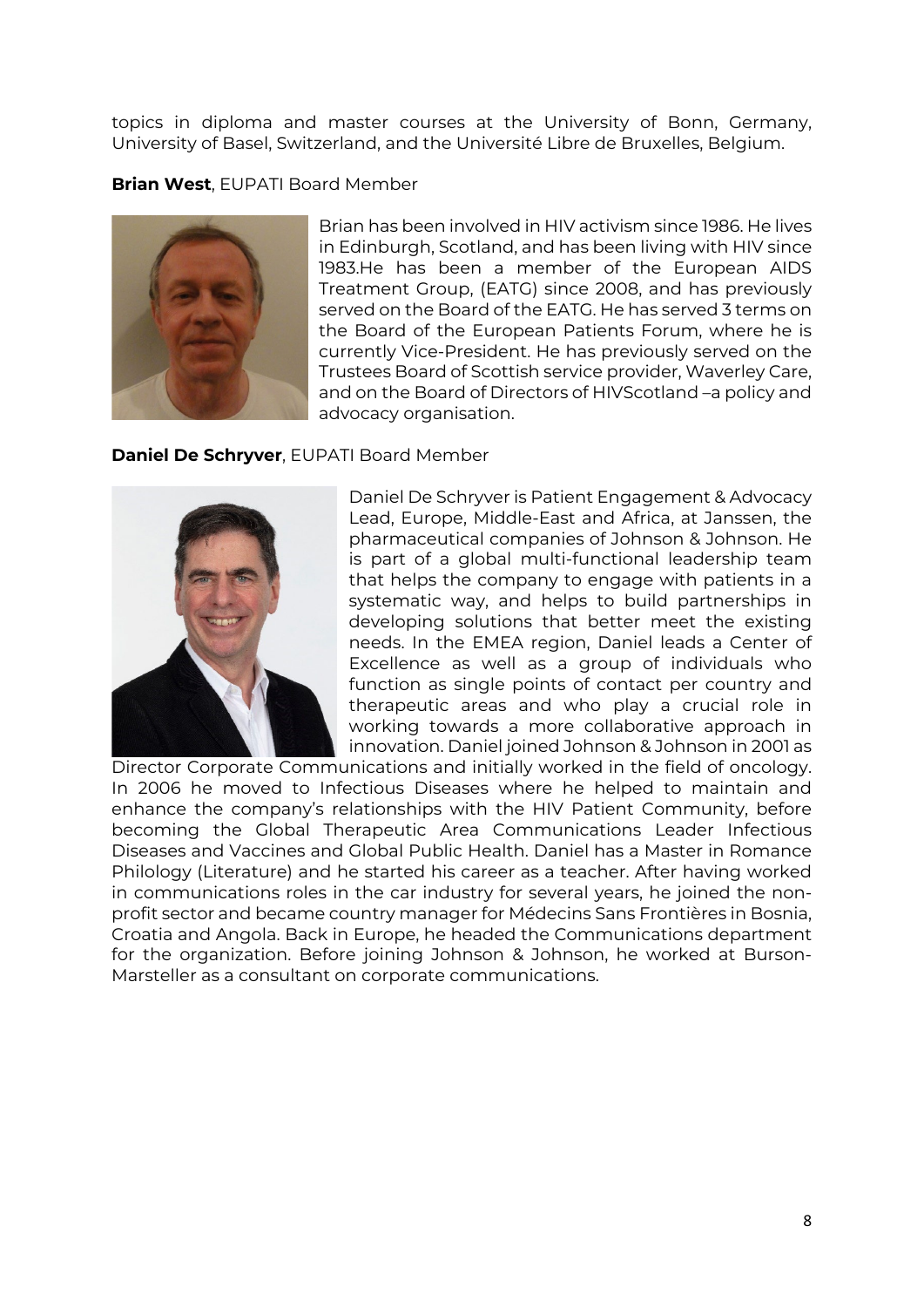# Workshop Facilitators

**Ankita Batla,** Medical Strategy & Patient Partnerships, Medical Strategy and Patient Partnerships VMLY&R HEALTH



I head up Medical Strategy and Patient Partnerships at VMLY&R HEALTH. I am a EUPATI trained professional and provides consultation for upskilling PAGs and pharma teams on patient engagement. Patient advocacy and health equity are my passions. I work very closely with a number of patient groups and organisations to further the cause of person-centred healthcare.

## **Alexandra Lewis**, Associate Director, Medical Consulting at VMLY&R HEALTH



I have 10 years' experience in life science consulting and specialise in the communication of product value to multi-stakeholder audiences, including patients, policymakers, payers & physicians. I am passionate about health equity and for the past three years have had a particular focus on reducing disparities in access to care for underserved patient populations with metastatic breast cancer. At VMLY&R HEALTH, I lead crossfunctional teams to deliver projects for pharma

and biotech clients, across a range of therapy areas. I am an experienced facilitator having run numerous advisory boards and workshops for a variety of audiences.

**Gry Wester**, Associate Management Consultant, Medical Consulting at VMLY&R HEALTH



I am a highly experienced health science researcher with an interdisciplinary, international background. I am passionate about health equity and improving access to health care and patient outcomes. At VMLY&R HEALTH, I work on market access and business strategy, supporting clients in the creative transformation of science to value. I'm a strategic and creative thinker and bring a methodical and systematic approach to

project work.

Prior to joining VMLY&R HEALTH, I was an academic researcher and lecturer at King's College London. I have 15 years' research experience in health and health care research, specialising in health inequality and public health policy.